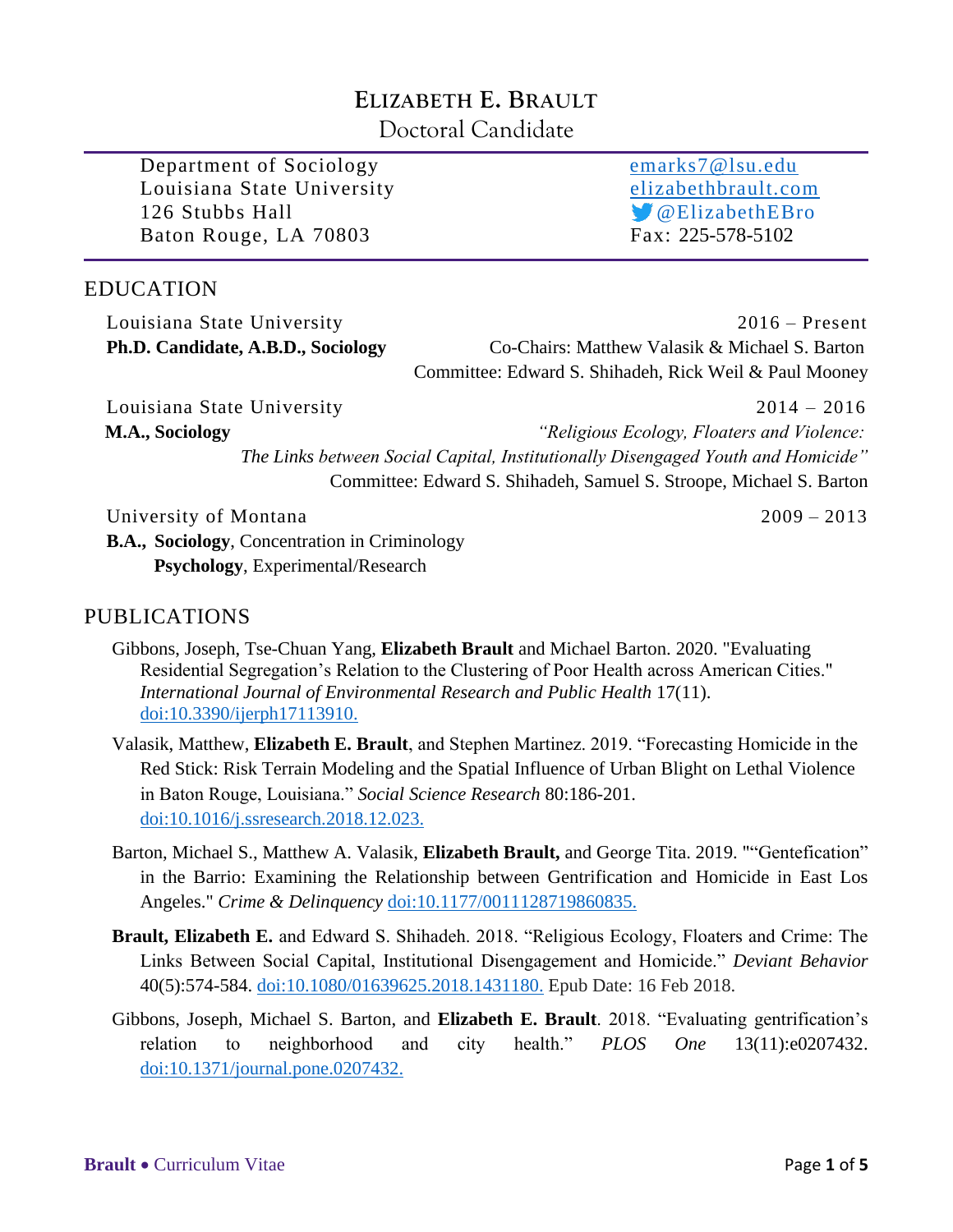**Brault, Elizabeth E.** 2017. "European Population Decline and Refugee Policies: An Analysis of Resettlement by Nation." *Perspectives on Global Development and Technology* 16:69-84. [doi:10.1163/15691497-12341421.](http://www.doi.org/10.1163/15691497-12341421)

# PUBLICATIONS UNDER REVIEW

Barton, Michael S., Matthew Valasik, and **Elizabeth E. Brault.** "Disorder or Disadvantage: Investigating the tension between neighborhood social structure and the physical environment on local violence."

*Criminal Justice Review*

### PUBLICATIONS IN PREPARATION

- **Brault, Elizabeth E.** and Maretta McDonald. "United to Hate: The Implications of Bridging and Bonding Capital for Racially-Motivated Hate Crimes in America." *Preparing Manuscript.*
- **Brault, Elizabeth E.** "Montgomery v. Louisiana: Considerations for Mid-Twentieth Century Juvenile Offenders Re-Entering in a Digital Age." *Collecting Data.*
- **Brault, Elizabeth E.***,* J. Carlee Purdum, and Keith B. Nordyke. "Parole Decisions and Victims' Race: Revisiting Baldus." *Running Analyses.*
- **Brault. Elizabeth E.** and Timothy T. Reling "Development and Validation of the TIGER Criminogenic Needs Assessment." *Preparing Manuscript.*
- Reling, Timothy T., & **Brault, Elizabeth E.** Development and Validation of the Gender-Specific TIGER Institutional Risk Assessment. *Preparing Manuscript.*
- Reling, Timothy T., & **Brault, Elizabeth E.** "Treatment within a Risk-Needs-Responsivity Framework: A Structural Modeling Approach." *Collecting Data.*
- Stroope, Samuel S., Michael S. Barton, **Elizabeth E. Brault,** and Rachel Bacon. "Social Structure, Culture, and Crime: The Neglected Role of Religion in Institutional Anomie Theory." *Preparing Manuscript.*

## RESEARCH & APPLIED EXPERIENCE

| Louisiana Department of Public Safety & Corrections                                                                          | April 2019 - Present       |
|------------------------------------------------------------------------------------------------------------------------------|----------------------------|
| Evaluation of Day Reporting Center & Regional Reentry Center in St. Tammany Parish, Louisiana                                |                            |
| <b>Louisiana Department of Public Safety &amp; Corrections</b>                                                               | September 2018 - Present   |
| Maintain & re-estimate risk algorithms, expand focus of Needs Assessments & Treatment<br>Pathways for additional populations |                            |
| <b>Justice Reinvestment Initiative</b>                                                                                       | January 2015 - August 2018 |
| Construct a Risk-Needs-Responsivity tool for the Louisiana Department of Corrections                                         |                            |
| U.S. Probation Office – Eastern District of Louisiana                                                                        | May 2016 - April 2017      |
| Evaluation of the Rise & Recover Reentry Court                                                                               |                            |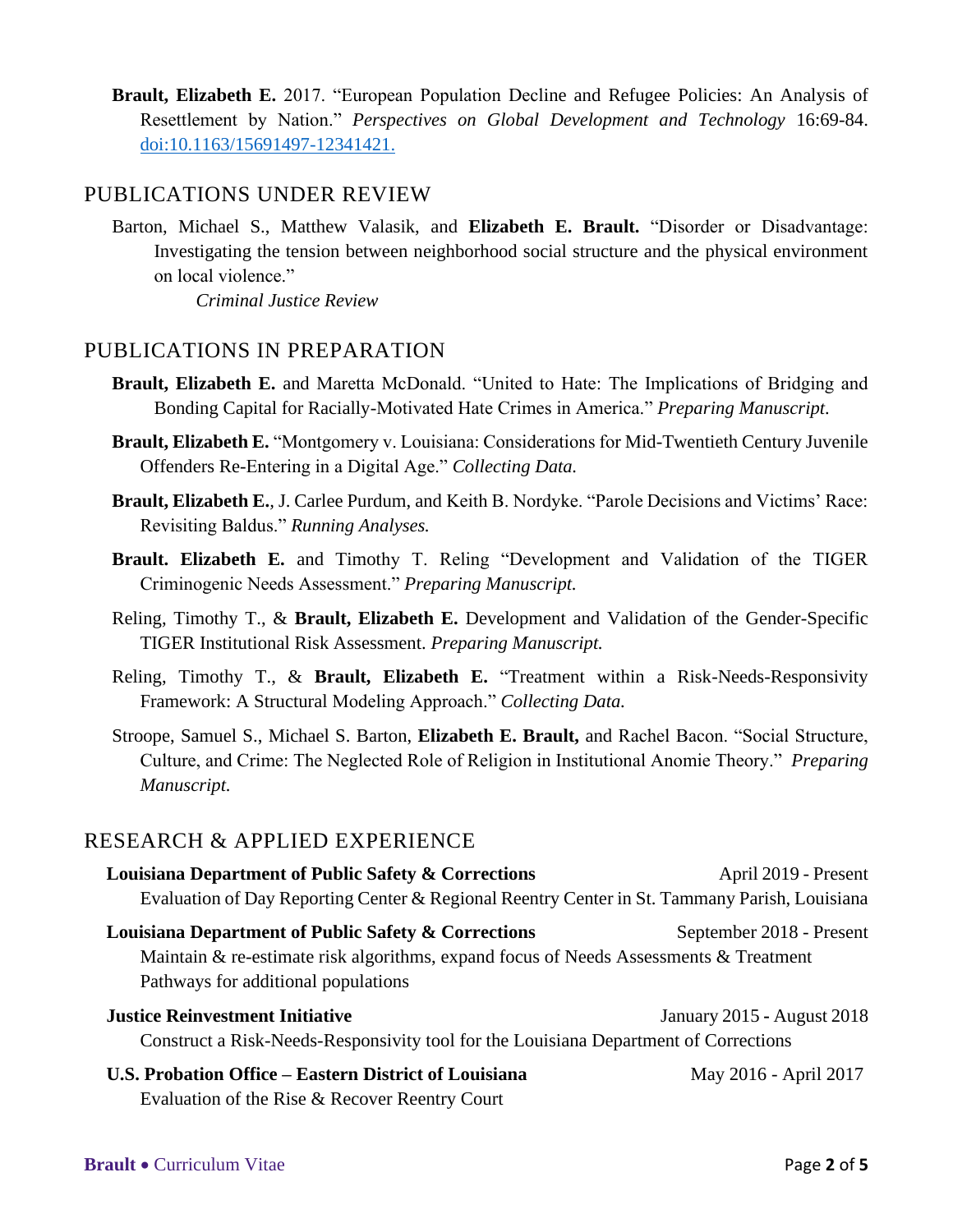### TECHNICAL REPORTS

- Shihadeh, Edward S., **Elizabeth E. Brault,** Timothy Reling, Keith Nordyke, and Robert Vehock. 2018. "Justice Reinvestment Initiative: Risk, Needs, & Responsivity." Federal Grant Documentation.
- Shihadeh, Edward S., **Elizabeth E. Brault,** and Timothy Reling. 2017. "Evaluation of U.S. Probation Office, Eastern District of Louisiana." Eastern District of Louisiana Revised Re-Entry Court Program Review*.*

### PRESENTATIONS

- **Brault, Elizabeth E.** 2019. "Punishing Juvenile Offenders: Legal History, Current Status, & Future Directions." *Invited Teaching Demonstration at Keene State College*. Keene, NH, December 5-6.
- **Brault, Elizabeth E.** 2019. "Long-Serving Parolees' Social Support Systems & Reentry Success in East Baton Rouge Parish." *Undergraduate Micro-Conference at Louisiana State University.*  Baton Rouge, LA, November 26.
- **Brault, Elizabeth E.** 2019. "Is Home Base a Safe Place? An analysis of reentry success & neighborhood social resources" in conjunction with a thematic panel organized by the Division on Communities and Place. *The American Society of Criminology Annual Meeting,* San Francisco, CA, November 12-17.
- Valasik, Matthew, Michael S. Barton, and **Elizabeth E. Brault.** 2019. "Disadvantage or disorder: Investigating the tension between the physical landscape and neighborhood social structure on lethal violence" in conjunction with a thematic panel (part 1 of 2) on Risk Terrain Modeling. *The American Society of Criminology Annual Meeting,* San Francisco, CA, November 12-17.
- **Brault, Elizabeth E.** and Maretta McDonald. 2019. "United to Hate: The Implications of Bridging & Bonding Social Capital for Racially-Motivated Hate Crimes in America." *Pacific Sociological Association Annual Meeting*, Oakland, CA, March 28-31.
- **Brault, Elizabeth E.,** Keith B. Nordyke, Timothy Reling, Edward S. Shihadeh, and Robert Vehock. 2019. "Louisiana's TIGER: an RNR Tool for the Bayou State." *The American Correctional Association Conference,* New Orleans, LA, January 11-15.
- **Brault, Elizabeth E.** 2018. "Bridging the Gap: Social Capital and Reentry Success in U.S. Counties." *The American Society of Criminology Annual Meeting,* Atlanta, GA, November 13-17.
- Barton, Michael S., Matthew Valasik, and **Elizabeth E. Brault.** 2018. "Communities and Place: How Race and Class Shape Crime Across Communities." *The American Society of Criminology Annual Meeting,* Atlanta, GA, November 13-17.
- **Brault, Elizabeth E.** and Keith Nordyke. 2018. "Louisiana Parole Board: Implementation of TIGER RNR Tool in Parole Hearings." Baton Rouge, LA, May 14-15.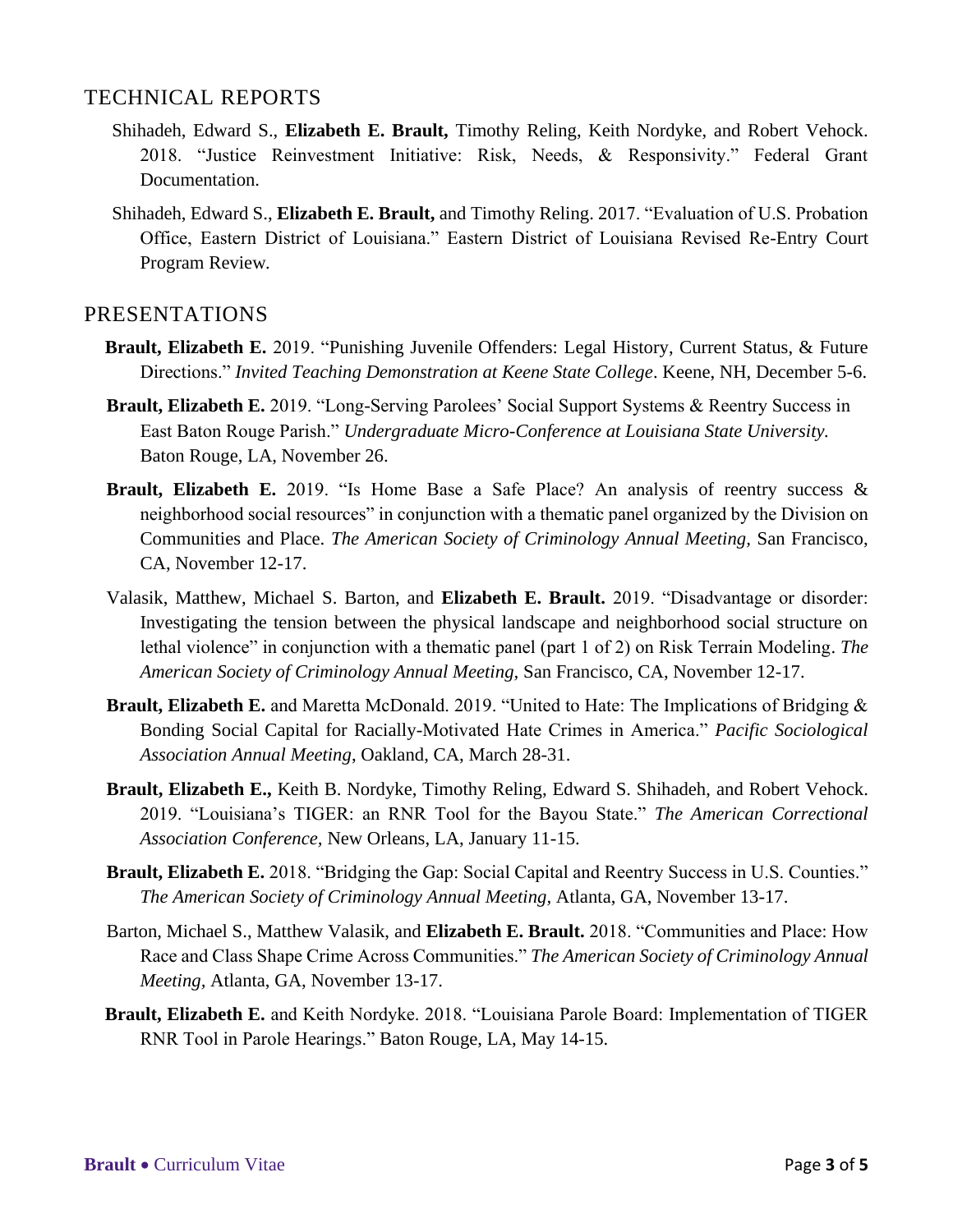- **Brault, Elizabeth E**., Michael S. Barton, and Matthew Valasik. 2017. "Gentrification or 'Gentefication': Exploring the Relationship of Gang Homicide with Gentrification in East Los Angeles, 1990 to 2010." *The Southern Sociological Society's Annual Meeting*, New Orleans, LA, April 4-7.
- **Brault, Elizabeth.** 2017. "Louisiana's Justice Reinvestment Initiative: The Process of Creating an RNR Tool to Decarcerate the Bayou State." *The American Society of Criminology Annual Meeting*, Philadelphia, PA, November 14-17.
- Shihadeh, Edward S. and **Elizabeth E. Brault.** 2017. "Floaters: Do Institutional Links Matter?" *The Arts, Humanities, Social Sciences and Education Conference,* Honolulu, HA, January 3-6.
- **Brault, Elizabeth E.** 2017. "Good Guy with a Gun? Fear of Crime in the Wake of Active Shooter Incidents." *The American Society of Criminology Annual Meeting,* November 15-19.
- **Brault, Elizabeth E.** 2016. "How Are Different Religious Outreach Styles Linked to Homicide?" *Missoula Interfaith Collaborative,* Missoula, MT, December 19.
- **Brault, Elizabeth E.** 2016. "European Population Decline and Refugee Policies: An Analysis of Resettlement by Nation" in conjunction with a panel on current population crises at the *Global Studies Association of North America* Conference in Austin, TX, June 9-11
- **Brault, Elizabeth** and Edward S. Shihadeh. 2015. "Religious Ecology, Floaters, and Homicide" In conjunction with the panel "What's New in the field of Macro-Criminology?" at the *American Society of Criminology* Annual Meeting, November 18-21.

## INDIVIDUAL AWARDS & FUNDING

| <b>LSU Alumni Association Teaching Award</b>                                                                                                                                                                           | \$1,000 | Nominee, 2019             |                  |
|------------------------------------------------------------------------------------------------------------------------------------------------------------------------------------------------------------------------|---------|---------------------------|------------------|
| American Association of University Women Dissertation Fellowship \$20,000 (Declined)                                                                                                                                   |         |                           | 2019             |
| <b>LSU Graduate School Dissertation Fellowship</b>                                                                                                                                                                     |         | \$44,000 (Accepted)       | 2019             |
| Roland J. Pellegrin Outstanding Graduate Student Award                                                                                                                                                                 | \$1,000 | Recipient, 2019           |                  |
|                                                                                                                                                                                                                        |         | Nominee, 2016, 2017, 2018 |                  |
| TEACHING EXPERIENCE                                                                                                                                                                                                    |         |                           |                  |
| <b>Youth &amp; Crime</b> (Sociology 4462)<br><b>Instructor of Record</b>                                                                                                                                               |         |                           | Fall 2020        |
| <b>Methods of Sociological Research (Sociology 2211)</b><br>Instructor of Record, 55 students                                                                                                                          |         | Spring 2019               |                  |
| <b>Introductory Sociology</b> (Sociology 2001)<br>Instructor of Record, 170 students                                                                                                                                   |         |                           | <b>Fall 2018</b> |
| The Importance and Implementation of Treatment Pathways<br>Louisiana Department of Public Safety and Corrections, a three-day seminar training judges,<br>wardens, probation & parole, and mental health professionals |         | August 2018               |                  |